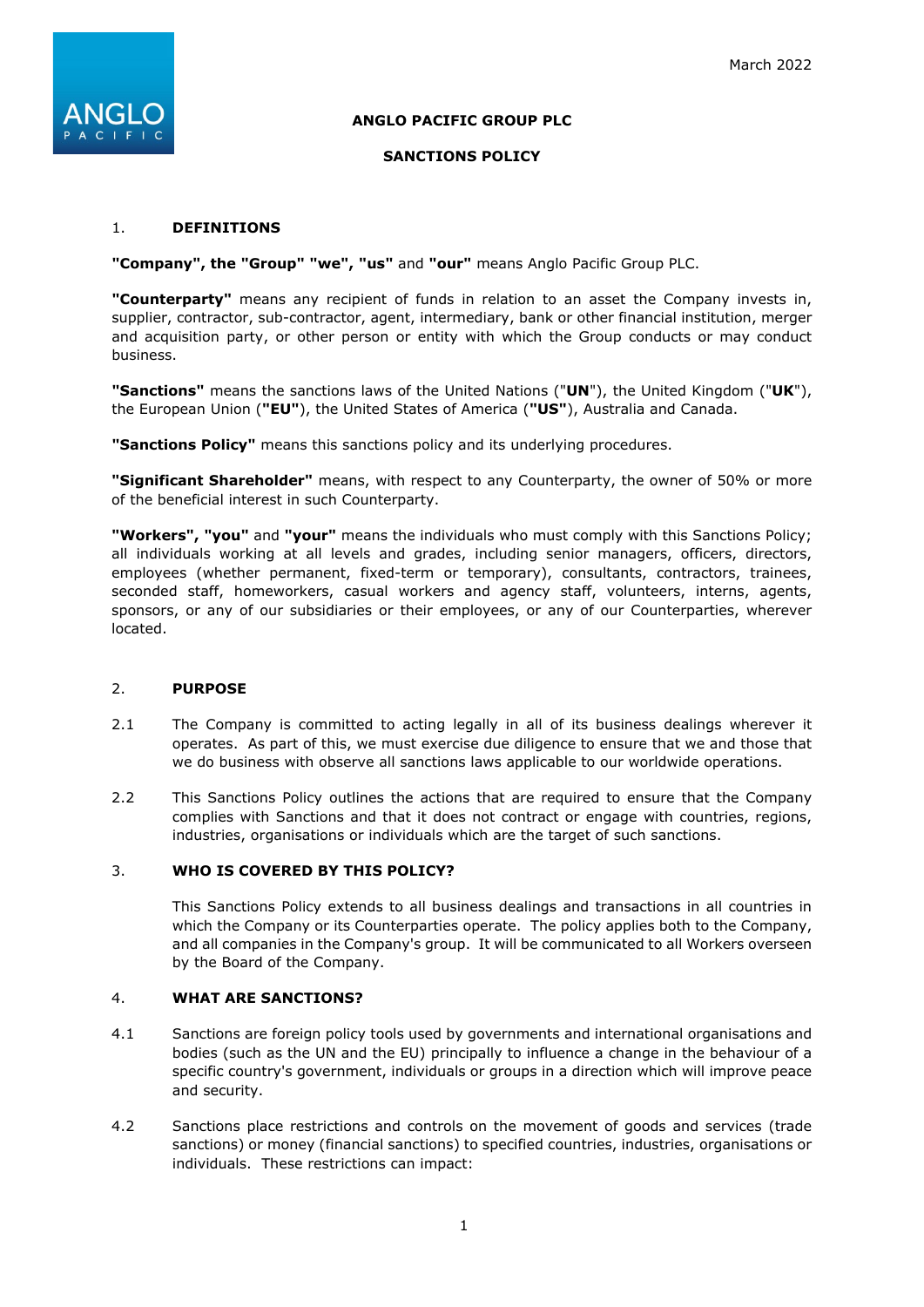- (a) the countries we can invest in;
- (b) the industries we can invest in; and
- (c) the entities or individuals that we may enter into agreements with (such as mining companies and/or the individuals that own them).
- 4.3 Entities which are the target of sanctions are known as 'designated persons' and are identified on a variety of lists maintained by the governments and international organisations/bodies which issue sanctions. It may be legally prohibited to engage in certain activities with designated persons. Prohibited activities may include contracting with, selling to, shipping to, receiving payment from, making payment to, or providing goods or services to the designated persons.
- 4.4 In addition, so-called "sectoral sanctions" may make it illegal to invest in, or conduct business activities with, entities operating in specific sectors in countries targeted by sanctions. This is even though such entities may not be specifically named in sanctions legislation.

### 5. **WHO IMPOSES SANCTIONS?**

- 5.1 In the UK, the Foreign, Commonwealth and Development Office has overall responsibility for the UK's policy on sanctions. HM Treasury is responsible for implementing and administering, enforcing and supervising financial sanctions in the UK. This work is carried out by the Office for Financial Sanctions Implementation (OFSI). In addition, the Financial Conduct Authority (FCA) is responsible for ensuring that regulated firms have adequate systems and controls to comply with UK sanctions requirements.
- 5.2 Sanctions are also put in place by international bodies such as the UN and EU. and countries, such as the United States of America, which are administered by the United States Treasury Office of Foreign Assets Control (OFAC), and can apply extra-territorially and therefore impact non-US based entities.
- 5.3 Other countries may impose autonomous sanctions which may have extra-territorial effect. In rare instances it may be illegal to comply with extra-territorial sanctions – such as those enacted by the US – in the EU or UK.

### 6. **THE SANCTIONS PROCESS**

#### 6.1 **New Counterparties**

Prior to entering into a relationship with a new Counterparty, the following process must be followed:

- (a) Check the consolidated lists of designated persons for the UN, EU, UK, US, Canada and Australia to ensure that neither the new Counterparty nor any of its Significant Shareholders are targeted by any Sanctions (see links to the relevant consolidated lists in Schedule 1);
- (b) as a condition of their engagement with the Company, each new Counterparty must provide any information requested by the Company and agree to ensure ongoing compliance with sanctions (see suggested contract wording in Schedule 2); and
- (c) check whether there is a country-specific sanctions regime in place in respect of the country of investment (see Schedule 1) and if there is discuss with the General Counsel.

#### 6.2 **Existing Counterparties**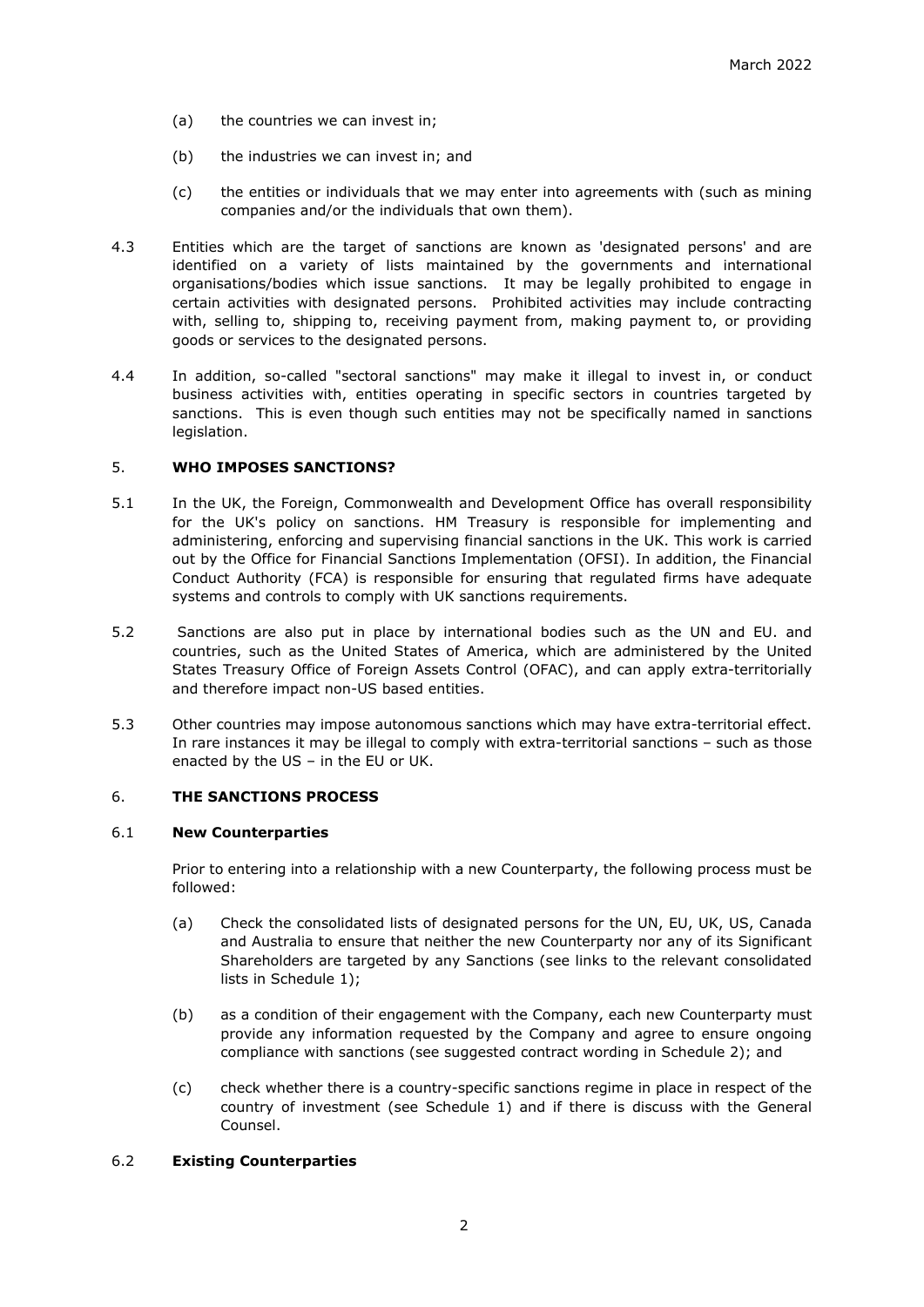With respect to the Company's existing counterparties, every twelve months:

- (a) check the consolidated lists of designated persons for the UN, EU, UK, US, Canada and Australia to ensure that neither the Counterparty nor any of its Significant Shareholders are targeted by any Sanctions (see links to the relevant consolidated lists in Schedule 1); and
- (b) check whether any country-specific regimes in relation to the country of investment exist (see Schedule 1) and if they do discuss with the General Counsel.

**Why do we need to check whether any country-specific regimes apply, if we are also checking whether our Counterparties or their Significant Shareholders appear on Sanctions lists?**

This is because, in certain cases, there may be restrictions on conducting business activities with entities operating in specific sectors in countries targeted by sanctions. For instance, if there was a general prohibition on UK companies investing in the diamond mining industry in a particular country, checking that a proposed Counterparty was not on a sanctions list would not identify the risk of breach.

### **What do I do if there is a country-specific regime in place for a country in which I want to do business?**

Check with the General Counsel who will be able to assess, and/or take advice on, whether the sanctions on that country affect the Company's proposed business.

**What do I do if my checks identify that a Counterparty or a Significant Shareholder is designated on a sanctions list?**

Report this immediately to the General Counsel.

**Why do we need to repeat the checks every twelve months?**

Because sanctions regimes change frequently, as do the lists of designated persons.

#### 7. **CONSEQUENCES OF NON COMPLIANCE**

- 7.1 Failure to comply with Sanctions may result in regulatory investigation, which could lead to penalties for the Company, and personal prosecution or other regulatory enforcement action for individuals.
- 7.2 Wilful or negligent violation of Sanctions, or of this Sanctions Policy, by any Workers will not be tolerated and will be the subject of immediate disciplinary action.

### 8. **SEEKING GUIDANCE**

For further information on Sanctions, or for questions relating to this Sanctions Policy, please contact the General Counsel.